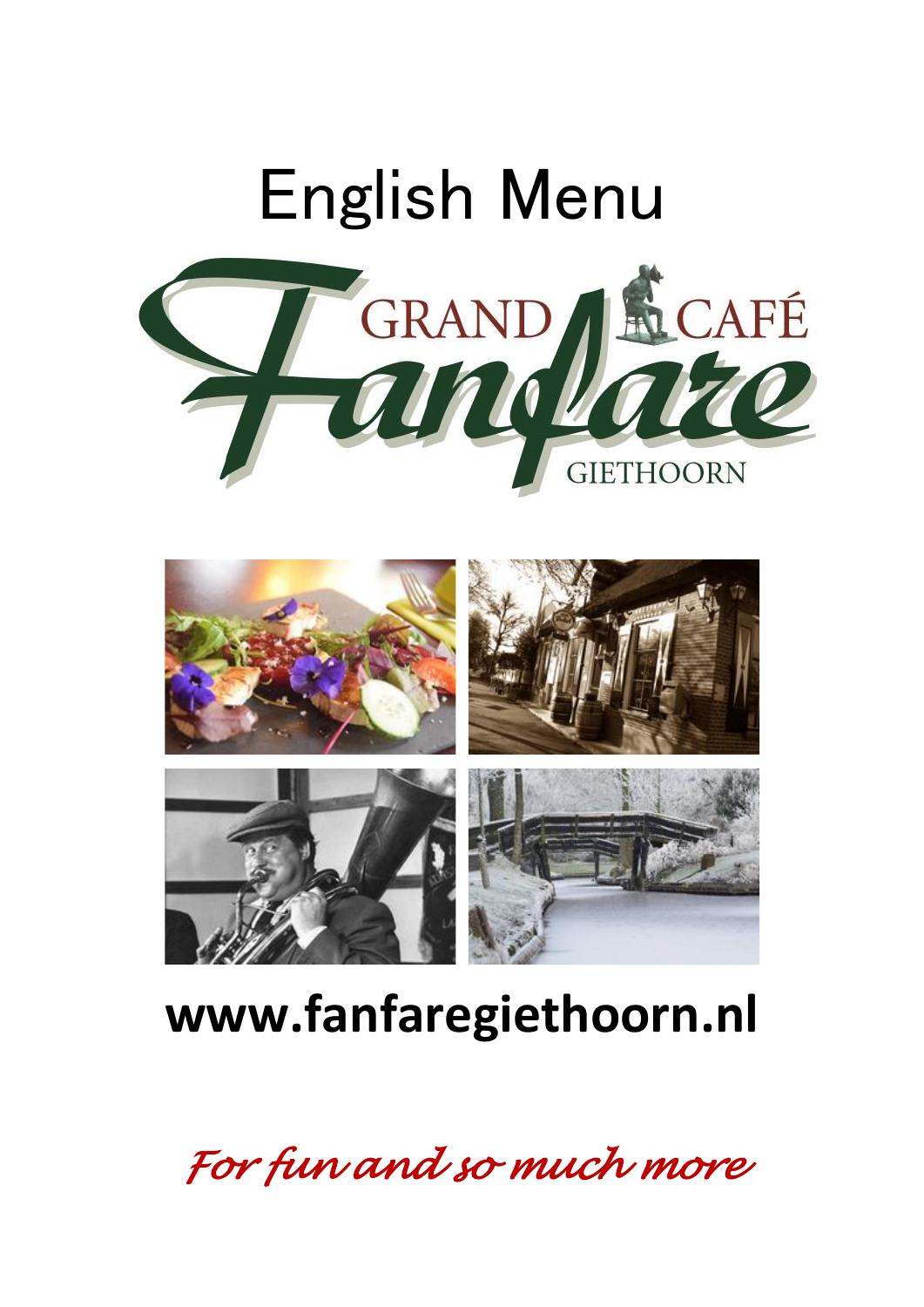## Snacks and small appetizers

Farmers bread 6,75 With Hummus and tomato/nuts dip

**De Jong "bitterballen"** typical Dutch

**(8 stuks) 8,50 (16 stuks) 14,50** With mustard mayonnaise

#### **The best Dutch warm snacks**

**(8 stuks) 9,50 (16 stuks) 15,50** meatballs, chicken nuggets, cheese soufflés and veal bitterbal

#### **Truffle fries with Parmesan cheese 7,50**

with truffle mayonnaise and salt

#### **Cheeseplatter Fanfare 14,50**

Reypenaer Cheese - Blue de Wolvega cheese – Brie – Surprise Cheese – Nuts – Fig Chutney

#### **Big board off appetizers de luxe 27,50**

Farmers bread, olives, smoked salmon, Reypenaer cheese, dried Dutch sausage, baby onions on aceto balsamico, tuna salad, smoked ribeye, chickenwings, almonds, vegetables with hummus, nachos

Allergies? Please tell us! Green dishes are vegetarian

#### **Wine tasting 13,50**

Our wine shelf Wine tasting of five different wines. We have made a selection of our wines with a Dutch touch. A nice way to taste different wines



**Beer tasting 13,50** 5 different kinds of beer Our beer shelf Beer tasting of five different beers. We have a selection of our Dutch beers made with Of course our own Geytbier. A nice way to taste different beersDutch



**Gin tasting 12,50** Tasting of Dutch "Van Wees" gin.

**Oysters and lime 3,50 each**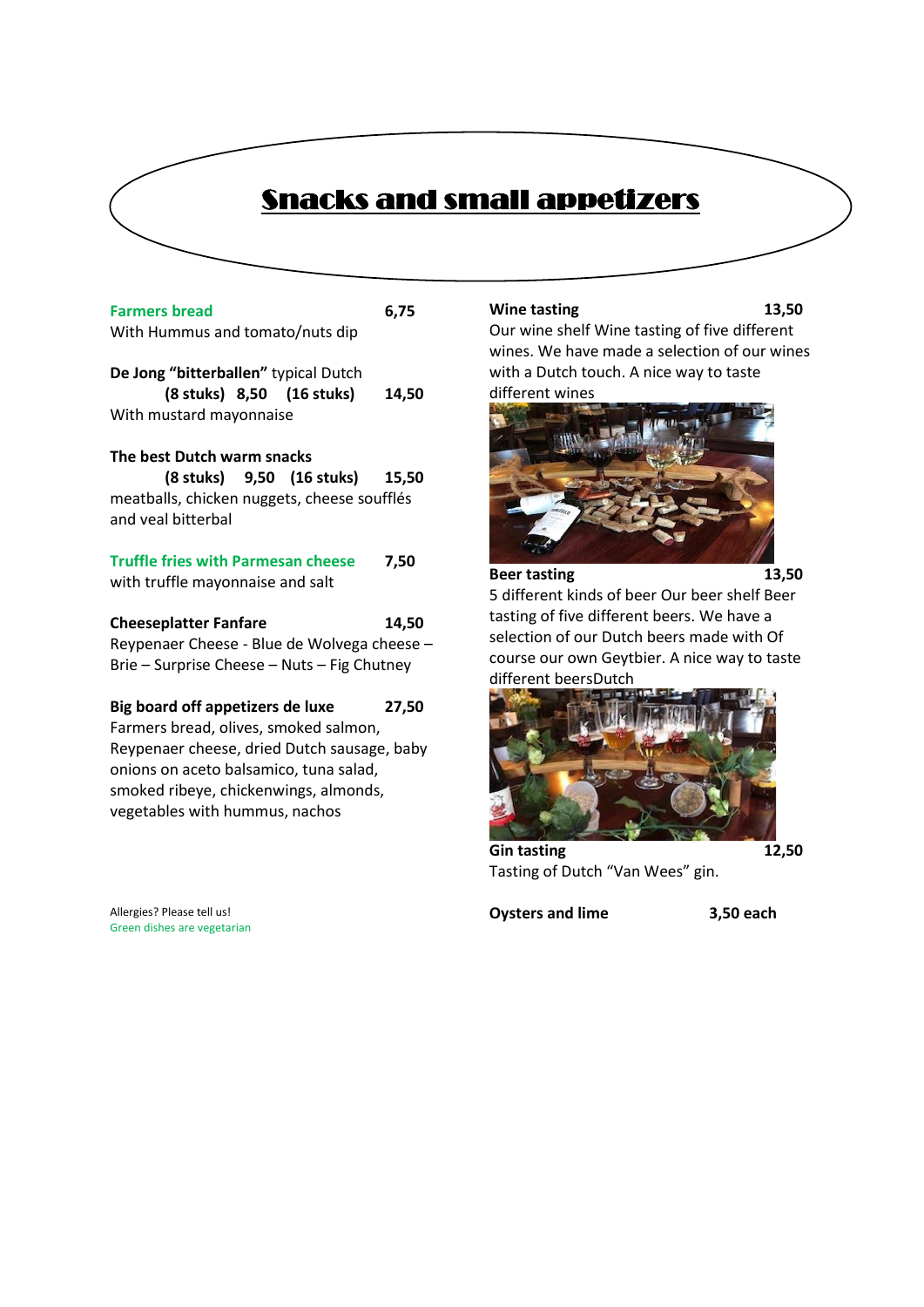# Summer favorites

| Aperol Spritz (Italian) (always tasty) 8, 00<br>Iced with Cava, sparkling water and oranges     |                                                     |      |
|-------------------------------------------------------------------------------------------------|-----------------------------------------------------|------|
| Limoncello spritz<br>Limoncello, Cava, limes, sparkling water, ice                              |                                                     | 8,00 |
| Long Island iced tea<br>Vodka, tequilla, rum, tripled sec<br>lemonjuice and cola                |                                                     | 9,00 |
| Hugo<br>Home made with Cava, fresh mint, lime                                                   |                                                     | 6,00 |
| Mojito<br>A Cuban drink with rum, lime juice, sugar,<br>sparkling water with ice and fresh mint |                                                     | 8,00 |
| <b>Mojito Passionfruit</b>                                                                      |                                                     | 9,00 |
| <b>Sangria</b>                                                                                  | glass <b>5,50</b><br>0,5 ltr. 12,50<br>1 ltr. 22,50 |      |



**Fresh tea choose from 3,95**

**Fresh mint Fresh orange licorice sticks Fresh ginger Fresh lemon Cinnamon Star anise**

## Non alcoholic

| Crodino                               | 4.00 |
|---------------------------------------|------|
| Sparkling bittersweet and refreshing  |      |
| Homemade icetea                       | 4.00 |
| Our chef makes it with his own recipe |      |
| Homemade lemonade                     | 4.00 |
| From lemons and grapefruit            |      |



| <b>Homemade Ginger Ale</b>       | 4.00 |
|----------------------------------|------|
| With ginger, fresh mint and lime |      |
| <b>Virgin Mojito</b>             | 5.00 |

Lime juice, sugar, sparkling water with crushed ice and fresh mint

**Virgin Passionfruit Mojito 6,00** Passionfruit, sugar, sparkling water, crushed ice and fresh mint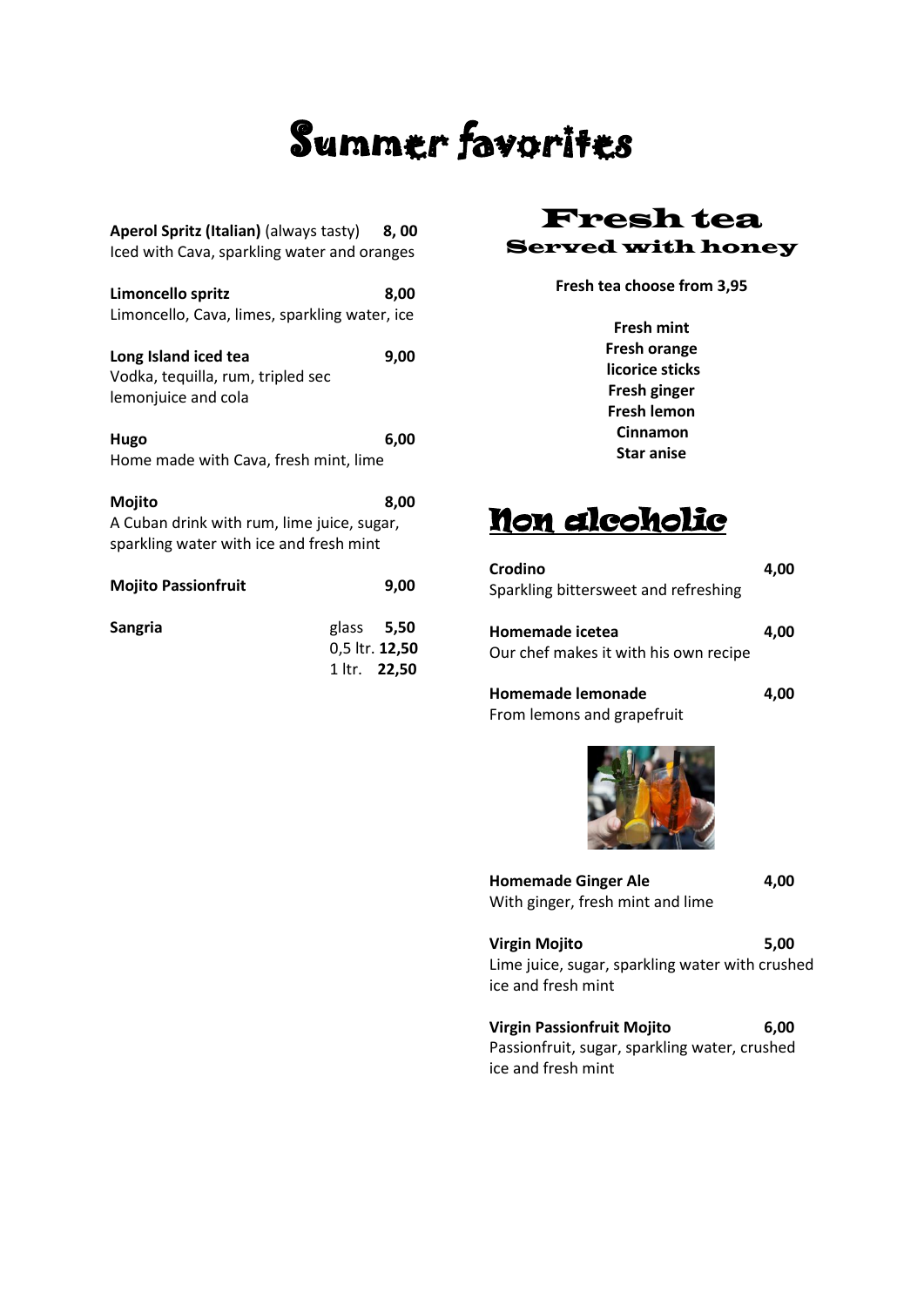## Enjoy the moment!

## **FANFARE**

## **BREAD SPECIALTIES**

| All with daily baked fresh farmers bread<br>(dishes can be ordered till 16.00)                 |       |
|------------------------------------------------------------------------------------------------|-------|
| "Croque Monsieur"<br>Toasted bread with ham and cheese with<br>Béchamel sauce on top           | 8,50  |
| <b>Croquettes Roll</b><br>Two meat croquettes with mustard<br>mayonnaise                       | 9,50  |
| <b>Vegetarian Croquettes Roll</b><br>Croquettes with vegetables                                | 9,50  |
| <b>Lunch Fanfare</b><br>Warm ham with baked mushrooms, onions,<br>sweet peppers and sate sauce | 9,50  |
| <b>Eggs Benedictine</b><br>Poched egg, smoked salmon, avocado and<br>Hollandaise sauce         | 11,50 |
| Avocado Sandwich V<br>Sandwich with hummus, avocado, sundried<br>tomatoes and egg              | 8,50  |
| <b>Tuna Sandwich</b><br>Tuna salad on farmers bread                                            | 9,50  |
| <b>Brie Sandwich</b><br>French Brie, figs, wallnuts and honey                                  | 9,50  |
| Allergies? Please tell us!<br>Green dishes are vegetarian                                      |       |

## MEAL SALADS

| Oriental bean salad $\sqrt{\ }$              | 12,50 |
|----------------------------------------------|-------|
| Noodles - soybeans - bean sprouts - kidney   |       |
| beans - corn - sesame seeds - avocado - red  |       |
| cabbage - red pepper - cashew nuts           |       |
|                                              |       |
| Caesar salad                                 | 14.50 |
| Little gem - grilled chicken - poached egg - |       |
| Parmesan cheese - anchovy                    |       |
|                                              |       |

| Oriental salad with beef teriyaki           | 15,50 |
|---------------------------------------------|-------|
| Noodles - soybeans - bean sprouts - kidney  |       |
| beans - corn - sesame seeds - avocado - red |       |
| cabbage - red pepper - cashew nuts          |       |
| Or with grilled tuna steak                  | 16.50 |

#### **To make your meal complete**

**Truffle fries with Parmesan cheese 7,50** with truffle mayo and salt

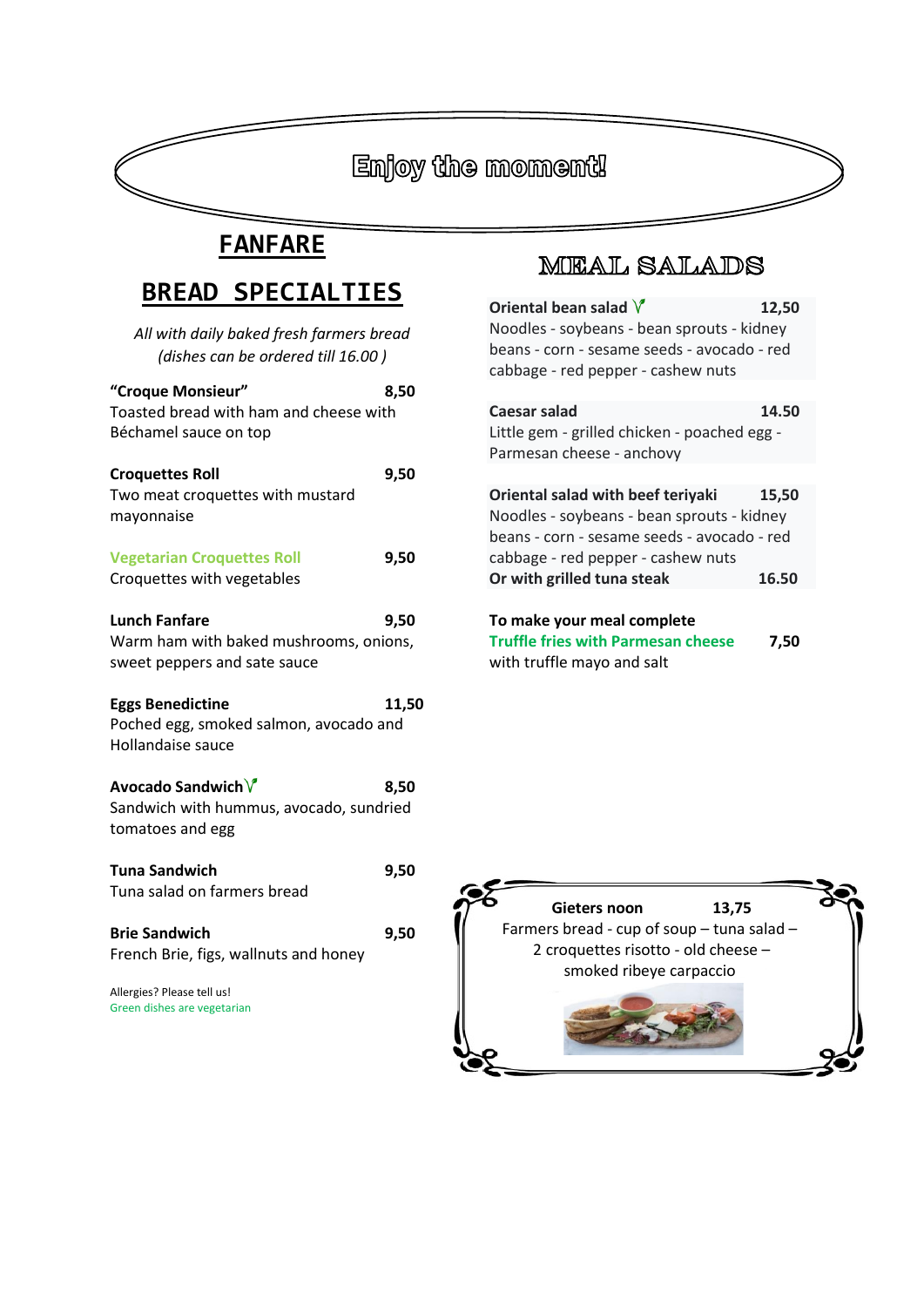

#### OUR starters

| Farmers bread $V$<br>With hummus and tomato dip                                                                                          | 6,75  | Every day we mak<br>from a Dutch po                                                                   |  |
|------------------------------------------------------------------------------------------------------------------------------------------|-------|-------------------------------------------------------------------------------------------------------|--|
| Sharing starters (min. 2 persons) p.p. 14,50<br>Fish, meat and soup                                                                      |       | o                                                                                                     |  |
| <b>Steak tartare</b><br>Prepared in an original way with onions,<br>cornichons and mustard                                               | 12.50 | <b>Truffle fries with Par</b><br>with truffle - mayon<br>hazelnuts and salt                           |  |
| Carpaccio smoked Rib Eye<br>Nut lettuce, Parmesan cheese, roasted nuts<br>and truffle mayonnaise                                         | 12,50 | <b>Pulled Pork &amp; piccali</b><br>Slowly cooked pork v<br>chives and mayonnai<br>our homemade chips |  |
| Truffle ravioli $\mathcal V$<br>Baked spinach, mushrooms, garlic, green<br>asparagus                                                     | 11,50 | <b>French Stew with Fri</b><br>Slowly cooked in red<br>beef stew                                      |  |
| <b>Hot smoked salmon</b><br>With fresh salad and dill mayonnaise                                                                         | 11.50 | <b>Creamy Cheese &amp; Kit</b><br>Spicy kimchi with cre<br>Jalapeño pepper                            |  |
| Lotus root carpaccio $\sqrt{\ } \sqrt{\ }$<br>Lotus root marinated in raspberry vinegar,<br>raspberries, fried lotus root chips and nuts | 10,50 |                                                                                                       |  |
| <b>Tuna Tataki</b><br>Grilled tuna with wakame, wasabi mayonnaise<br>and tobiko/soy sauce                                                | 14,50 | <b>CUP OI</b>                                                                                         |  |
| <b>Oysters</b><br>Five oysters with lemon, raspberry vinegar,<br>shallots<br>3*9,50 6*18<br>$9*25$                                       | 3,50  | <b>Tasting soups</b><br>All three little soup<br>Tom kha kai<br>Thai chicken soun, co                 |  |



 $\sqrt{\ }$  vegan

**Specials**

Every day we make our home made fries from a Dutch potatoe, crispy on the outside

**Truffle fries with Parmesan cheese 7,50** with truffle – mayonnaise, chives, roasted hazelnuts and salt

**Pulled Pork & piccalilly 14,50**  $\mathbf{B}$   $\mathbf{B}$   $\mathbf{B}$  and  $\mathbf{C}$  slowly cooked pork with Jalapeño pepper, roasted ridts chives and mayonnaise, goes very nice with et mooie bour homemade chips

**11,50** French Stew with Fries **14,50** lic, green slowly cooked in red wine and vegetables,

> **Creamy Cheese & Kimchi please 13,50** Spicy kimchi with creamy cheese and Jalapeño pepper

#### CUP OF SOUP?!:

| <b>Tasting soups</b><br>All three little soups             | 8.50 |
|------------------------------------------------------------|------|
| Tom kha kai<br>Thai chicken soup, coconut milk, lemongrass | 7.00 |
| Onion soup $V$<br>With croutons and rasped cheese          | 6.00 |
| Zucchini pesto soup<br>with freshly smoked eel             | 8.50 |
| (without eel) $\sqrt{\ }$                                  |      |

Allergies? Please tell us All green dishes are vegetarian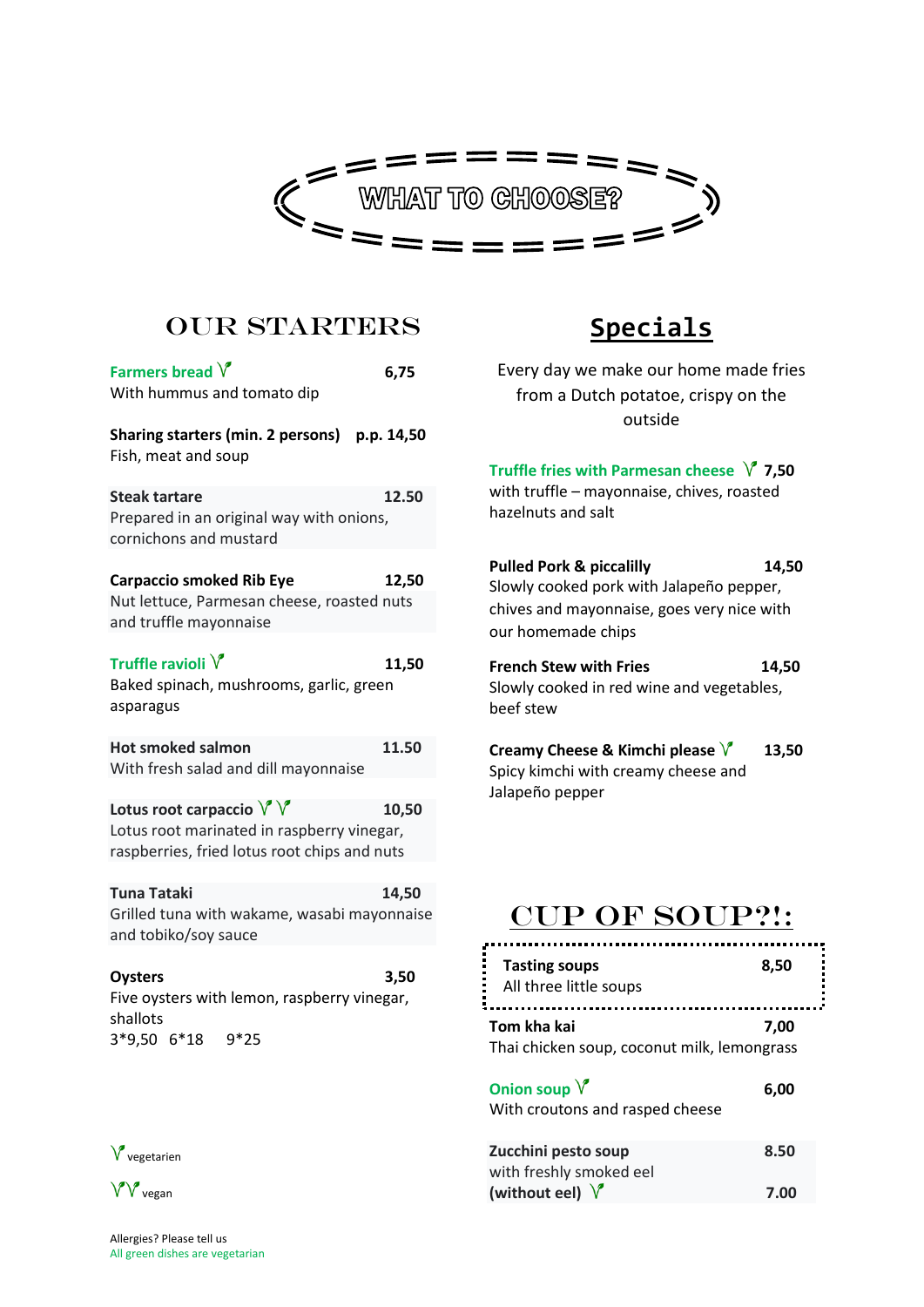## MAIN COURSES

All served with bean salad and potatoe from the oven

**Truffle ravioli 20,50**

Baked spinach, mushrooms, garlic, green asparagus

**Cauliflower steak**  $\sqrt{\sqrt{}}$  18.50 Marinated in smoked paprika, lemon and fresh garlic

Stuffed eggplant  $\sqrt{21,50}$ Pearl couscous, ras-el-hanout, walnut, bell pepper, tomato salsa and blue cheese

**Salmon with a spiced crust 24.50** Salmon from the oven with a crust of garlic, lemon, panko and parsley

**Grilled tuna steak 27.50** Forest mushrooms couscous, samphire and teriyaki sauce

**Roasted pork 22,50** Roasted pork from a nearby farm. Marinated in honey, muscovado sugar and our own goat beer, slowly cooked at 62°C

**Fanfare mixed grill 32.50 p.p.** From 2 people, 300 grams of meat. Steak - Roastpork - Boeuf Bourguignon Served with truffle fries.

| <b>Poussin</b>                       | 21.50 |
|--------------------------------------|-------|
| Chicken marinated in sweet and sour  |       |
| marinade. Served with truffle sauce. |       |

#### **Steaks**

| House Steak      | (200 gr)           | 24,50 |
|------------------|--------------------|-------|
| <b>Big Steak</b> | $(300 \text{ gr})$ | 29,50 |

#### **Steak Rossini 32.50**

Our big steak served with Madeira gravy and duck liver

**Beef Bourguignon 26,50**

Prepared in an original way. Beef cooked in a full Bordeaux wine, onion, carrot, mushrooms and bacon

| Side dishes                          |      |
|--------------------------------------|------|
| * Green asparagus baked on the grill |      |
| with garlic and soy sauce            | 4.50 |
| * Bowl of homemade fries             |      |
| with piccalilli mayonnaise           | 4.50 |
| * Truffle fries, truffle mayonnaise, |      |
| shallot, hazelnuts and truffle salt  | 7.50 |
| * Mushroom cream sauce               | 2.50 |
| * Madeira truffle gravy              | 2.50 |
| * Pepper sauce                       | 2.50 |
| * Herb butter                        | 2.50 |
|                                      |      |

## Fanfare burgers

 $\Big\}$ 

**Fanfare Beef burger 17,50** 100% Beef burger - Brie - Chimichurri - lettuce - tomato - cucumber - homemade fries

**Beef and Pork burger 22,50** 100% Beefburger - Pulled Pork - Chimichurri lettuce - tomato - Jalapeño pepper homemade fries

**Burger Vegan style**  $\sqrt{\phantom{0}}\sqrt{\phantom{0}}$  **17,50** Our own Fanfare vegetable burger - Chimichurri - lettuce - tomato - cucumber homemade fries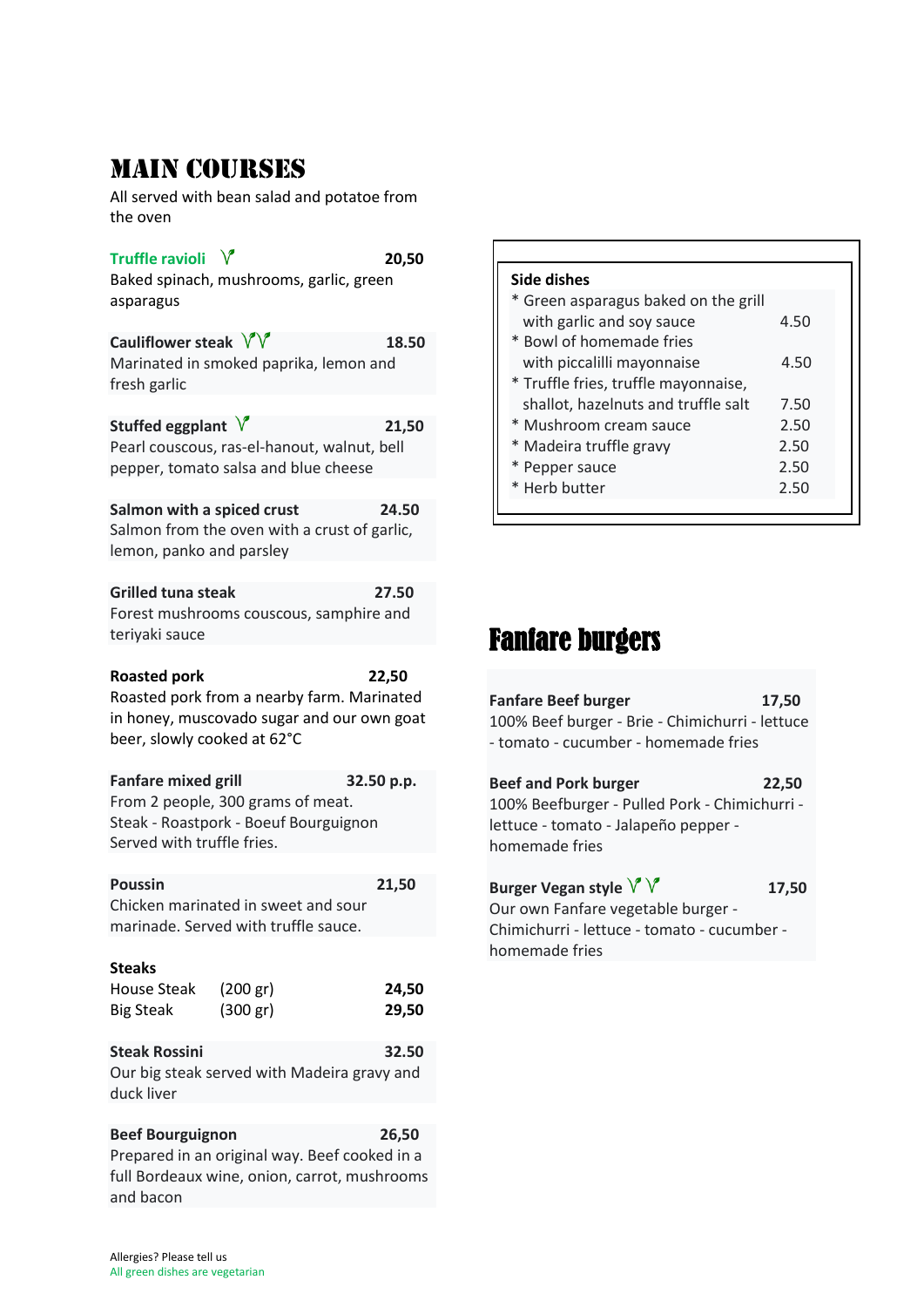#### For the Kids

(till 10 years old)

| <b>Small soup</b><br>Choice of a home-made soup                                                                                   | 3,00  |
|-----------------------------------------------------------------------------------------------------------------------------------|-------|
| Kids pancake<br>With syrup and powdered sugar                                                                                     | 6,00  |
| Kids plate with chips and a snack<br>Minced-meat hotdog or chicken wings or a<br>beef croquette with applesauce and<br>mayonnaise | 8,50  |
| Pasta Bolognese<br>Kids portion with cheese                                                                                       | 8,50  |
| Mini Fanfare burger<br>With chips and mayonnaise                                                                                  | 10,00 |
| Children's ice cream with surprise                                                                                                | 4.50  |

| .<br>. |  |
|--------|--|

| Café Glacé<br>And whipped cream                                                                              | 8,50 |
|--------------------------------------------------------------------------------------------------------------|------|
|                                                                                                              |      |
| Crème Brûlée                                                                                                 | 8,50 |
| Vanilla ice cream and whipped cream                                                                          |      |
| White chocolate lady<br>White chocolate ice cream, chocolate sauce,<br>crumble Tony Chocolony salted caramel | 8.50 |
| <b>Strawberries</b><br>Vanilla ice cream and whipped cream                                                   | 8.50 |

| Hazelnut dessert( glutenfree)       | 7,50 |
|-------------------------------------|------|
| Vanilla ice cream and whipped cream |      |

**Tasting dessert (minim. 2 pers.) p.p. 11,50** For dessert lovers



COFFEE SPECIALS WITH CREAM Irish coffee (with Irish whisky) 7,00 French coffee (with Grand Marnier) 7,00 Italian coffee (with Amaretto) 7,00 Spanish coffee (with Tia Maria) 7,00

Ī

Glass of dessert wine 5,00

**Coffee and macarons 7,50** Choice of coffee with macarons and whipped cream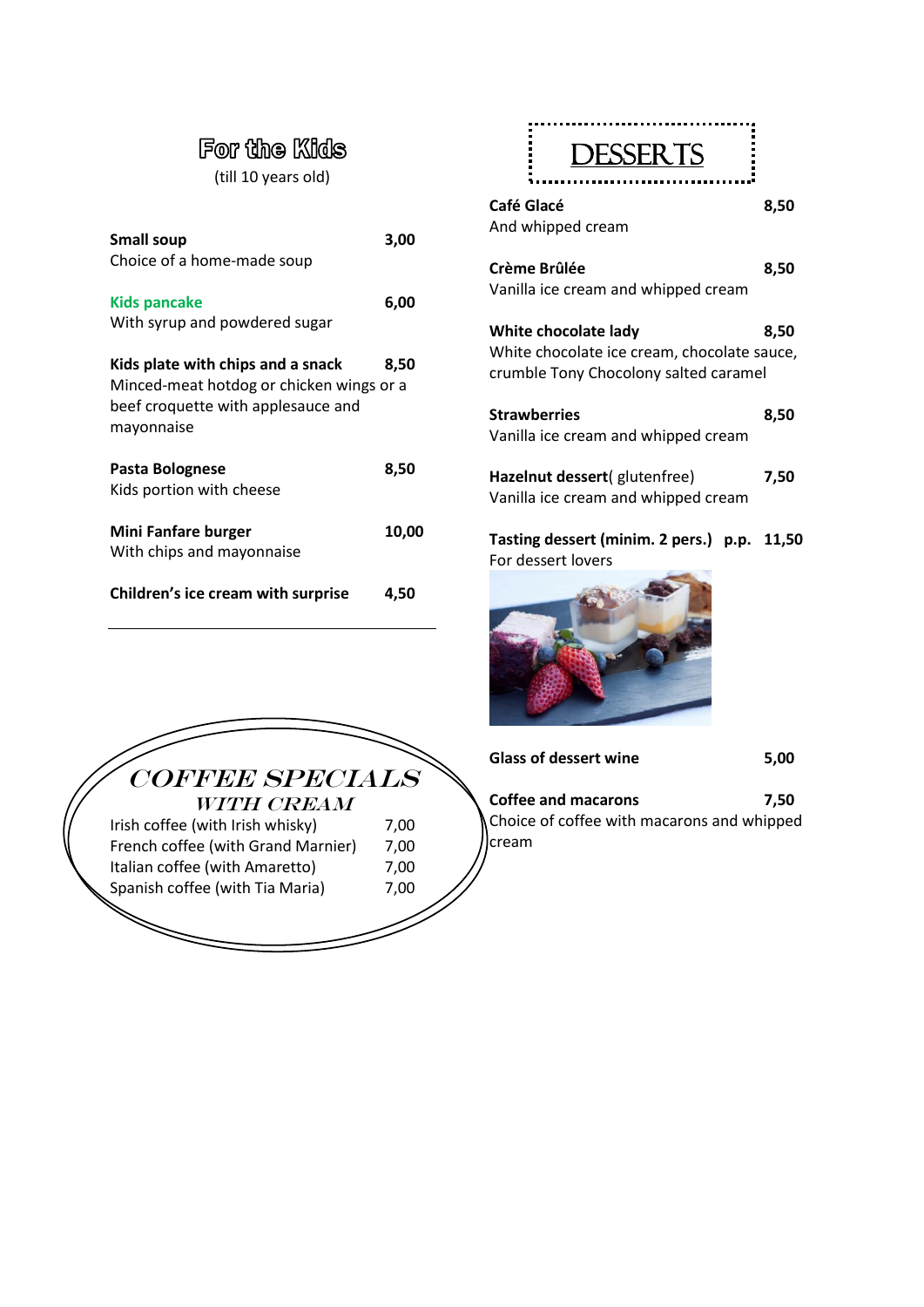*Hot drinks* 

Served with Dutch candy

**Café lungo 2,90 / 3,75**

**Americano 2,90 / 3,75**

**Espresso 2,90 Doppio 3,75**

**Espresso con panna 4,50**

**Cappuccino 3,10 / 3,85**

**Chai Tea Latte 3,75** With espresso 4,25

**Latte macchiato 3,75** A delicious latte macchiato in three layers **Latte macchiato 4,25** Salted caramel **Latte macchiato 4,25** Brownie **Latte macchiato 4,25** Apple pie

**Hot chocolate milk 3,25** Make your own chocolate with white and brown Callebaut chocolate pearls

*With whipped cream +0,75*



#### Fresh tea Served with honey

**Fresh tea to choose from 3,95**

**Fresh mint Fresh orange Licorice sticks Fresh ginger Fresh lemon Fresh thyme Cinnamon Star anise**



**Tea 2,90 In different flavours**

**hot water 1,50**

Homemade pastries

**Apple pie with cream 4,50**

 **Arretjescake with cream 3,75** Chocolatecake with biscuits and cream

 **Gietsere soes 4,50** A puff with chocolate sauce and eggnog

> **it** ( glutenfre<br>With cream **Hazelnut** ( glutenfree) **4,50**

> > $\overline{\phantom{a}}$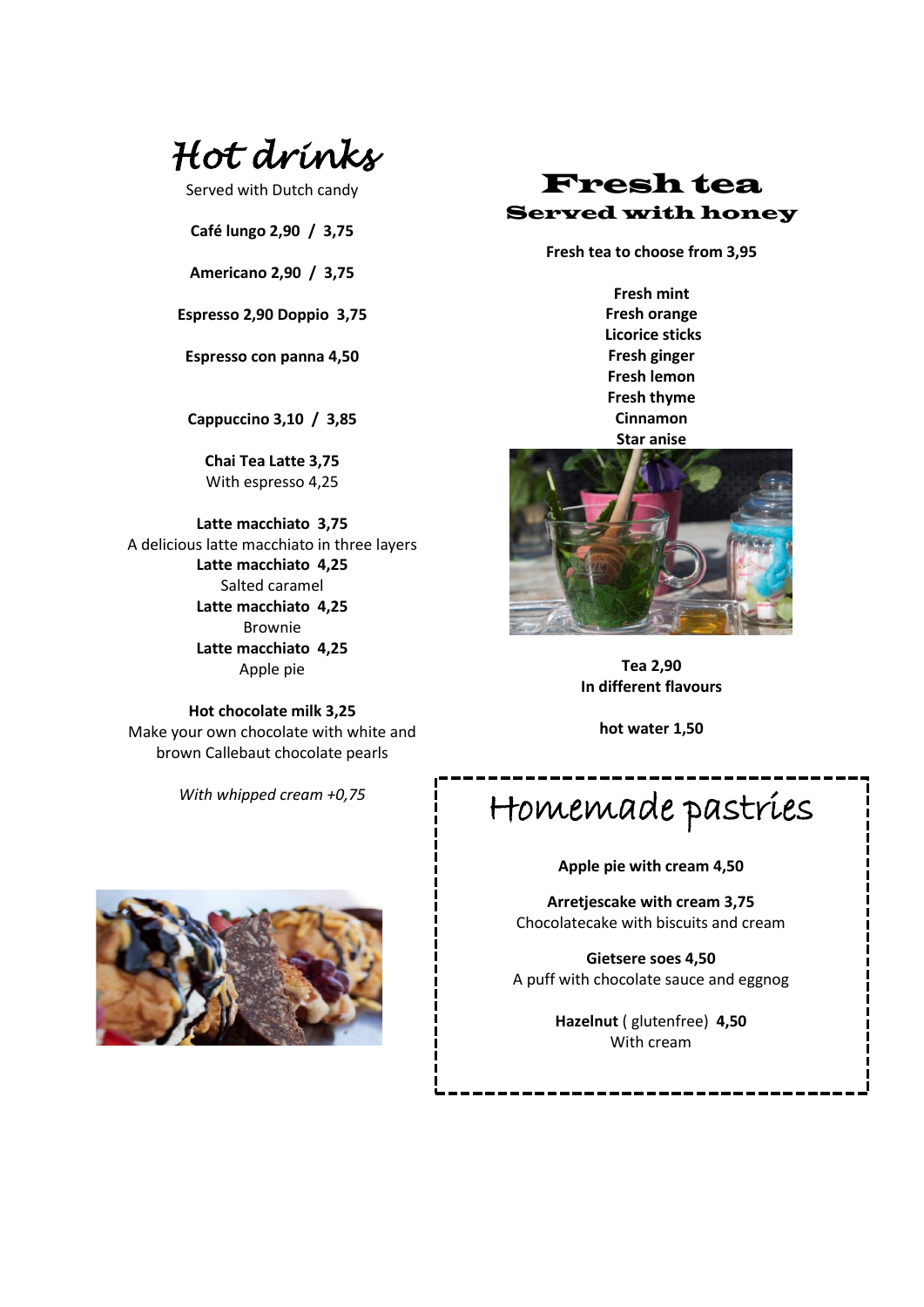# Drinks

Fruitjuice & Sodas

٦

 $\overline{a}$ 

Fresh orange juice 4,00 Homemade ice tea 4,00 Homemade lemonade 4,00 Homemade Ginger Ale 4,00 Apple juice 3,50 Rivella 3,25 Crodino 4,00 Bitter lemon 3,25 Tonic 3,25 Coca Cola (zero) 2,90 Fanta orange or berries 2,90 Sprite 2,90 Spa Blauw of Rood 2,90 Fuze tea Sparkling Lemon 3,25 Fuze tea Green Tea 3,25 Fristi, Chocomel 3,25 0,75 liter of sparkling or still water 5,50 Iced water with lemon, oranges and fresh mint 3,50



# Draft beer

 $\overline{a}$ 

 $\overline{a}$ 

Grolsch Premium pilsner (25cl) small 3,25 Grolsch Premium pilsner (40cl) med 4,75 Grolsch Premium pilsner (50cl) large 5,50

> Geytbier Gekkigeyt (trippel) 5,00 Weizen van Grolsch (30cl) 5,50 Weizen van Grolsch (50cl) 7,00 Grimbergen Dubbel 5,00

*Our draft beers are changing, ask us*



Grolsch 0,0 % (non alcoholic) 3,85 Radler 0,0 % / 2,0 % (with lime) 4,25 La Trappe blond 5,25 La Trappe tripel 5,75 Duvel, Pauwel Kwak (Belgium beers) 5,75 **Ciders**

Somersby blackberry 3,75

 We are brewing our own local "Geytbier" since June 2016 with ingredients from the "Weerribben-Wieden"

> Geytbier Zonnigeyt (Sunny goat) (blonde) 5,00 Geytbier Gekkigeyt (Crazy goat) (tripel) 5,00 Geytbier Bockigeyt (Male goat) (dark beer) 5,00